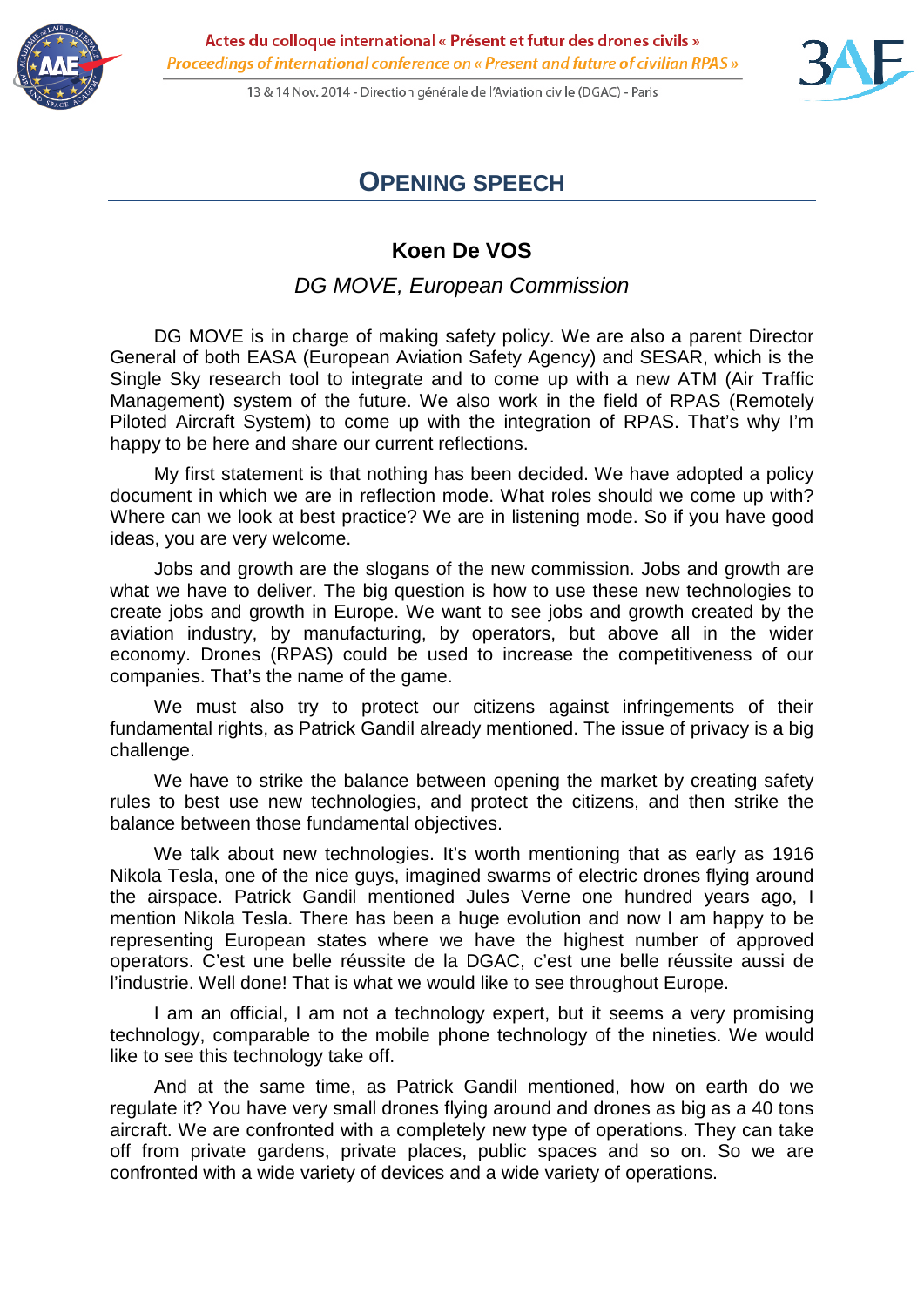How can we promote these activities in Europe? Again, this means striking the balance between safety, innovation and privacy. The Commission in April 2014 adopted a policy document where it sets out its main ideas. This is Commission document 2014 207. Reference will be made to it in the presentation of my colleague from DG Enterprise (Thierry Buttin).

I forgot to mention that we are not confronted with the traditional suspects, the traditional aviation industry. We are confronted with SMEs – Small and Medium Enterprises. How can we adapt our rule-making, our processes to SMEs, where you have only a few people working in the business? How can they cope with a very complex regulatory structure and regulatory processes? We have to take due account of all this. So the Commission is thinking hard and is looking at the current state of play.

What is the current situation? What rules currently apply? Here in France, you are lucky, you have a set of rules to promote non-complex operations, as Patrick Gandil already explained. And you have been very successful. I already mentioned that you have the highest number in Europe of approved operators. This is good, an excellent start.

Now, French legislation starts with making the distinction between small and other drones. Small drones are defined as machines with a maximum take-off weight of 2 kg. These criteria are very important, because they have a structuring effect on the market. By imposing a specific limit, in France of 2 kg, if I were a manufacturer and I wanted to produce my aircraft for a specific market and type of operation, I would make sure that my aircraft including its payload would not exceed that 2 kg limitation. So that is important.

Patrick Gandil explained where this criterion came from and what safety justification lies behind it.

I like birds but I am not an ornithologist, but I would like to invite you to come to Austria, where you have buzzards of 5 kg. And to go to Denmark where there are buzzards of 7 Kg, apparently, and those are the limits set in those countries. And the biggest flying species apparently lives in the UK. Up to 20 kg, but without fuel and battery.

We are confronted with a whole set of national rules which have a structuring effect on the market, which have their own logic.

Every time, there is a safety reason behind it. And the safety reasons of specific member states are not questioned. But we just note that if you want to develop a European market, we are confronted with a fragmented market.

The international aspect is immediately there. You want to buy your drone from your desk in France, from outside France. This is international. But if you want to operate trans-border, for example, if you are doing something in the vineyards in Bourgogne or in Bordeaux and then you want to fly in the Rioja, you will be limited.

These are the consultation issues we are confronted with. And then we still have to ask the more fundamental question, to what extent is maximum take-off rate so fundamental in assessing safety risk? We should also include speed and as the French legislation does, take due account of where are you flying, above the centre of Paris, or above the Atlantic to inspect wind farms. These are completely different sets of issues. And if you want to inspect wind farms in the Atlantic with a huge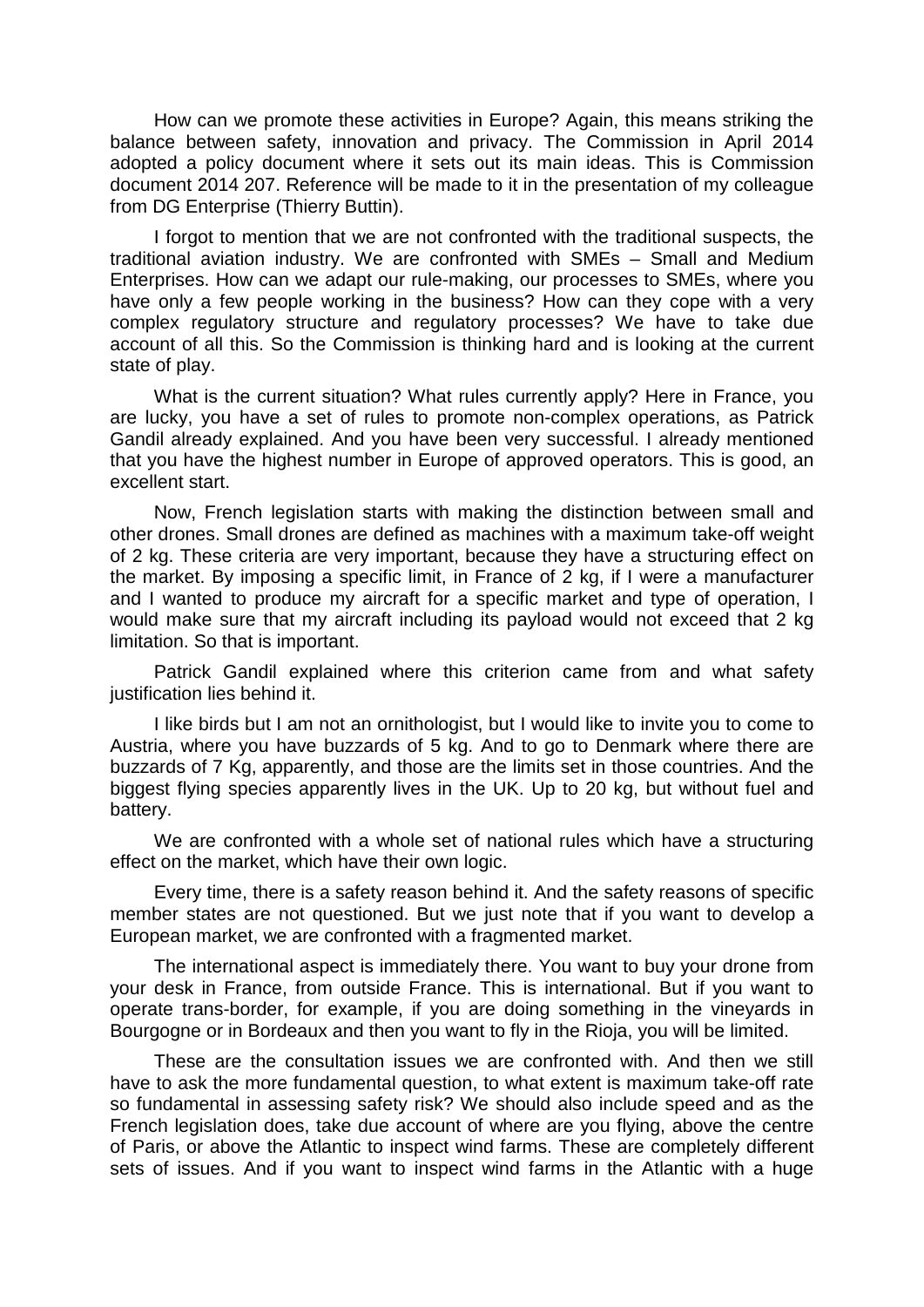airborne device, this is not the same as a small device flying above a crowd of people. So we have to somehow integrate a wide range of safety parameters into our thinking into the rules.

We are confronted with a situation where we risk ending up with 28 different rules for the smallest drones, and with a clear distinction between the small drones, below 150 Kg and the larger drones above 150 Kg, where you have European competence. Here EASA has the competence to develop rules which then are adopted by the Commission.

If we want to produce jobs and growth, we need to build a strong integrated market. This is not what *we* say, but what the overwhelming majority, 90% of the people said when they replied to our online consultation on drones and our future policies. So everybody agrees that a strong European integrated market is the means to achieve our final objectives.

So, we come back to our initial question, what to do? We are considering a combination of measures, a set of measures. First of all, we have the regulatory tools at our disposal, common rules. To what extent do we have to produce common rules for large drones, small drones, or for the whole market? These are open questions. We have to come up with research and development. That is why I mentioned SESAR and seeking to deliver the missing technologies. We provide technical support. Here I look to DG Enterprise and not the Director General of the Commission to help in financing small and medium enterprises.

Coming back to the regulatory framework, the core business of DG MOVE, a global market requires global rules. We are in a situation where there are no global rules, as yet. We have a white sheet of paper. So why not try to work immediately towards global rules and global standards? And that's why the Commission is committed to work within an international body, joint authorities for rule-making on un-manned systems, JARUS.

We want to develop these rules in the international field in accordance with a philosophy making regulations as light as possible and as precise as necessary. We are aware that we need to have these safety rules in place. Safety opens up the market. The European Aviation Safety Agency (EASA) is already preparing rules and engaging within JARUS. The Commission is reflecting on a regulatory framework where we have to deal with all the relevant "patches."

I have emphasized safety. But beyond safety, we have security, privacy, and liability. We have to think about what we must put in place to achieve the common market. We don't say that we have to regulate our drones specifically in these various areas, but we must make sure that manufacturers and operators can cope with and respect all the rules. On R&D we are working on programme to define specific tasks. These must ensure that RPAS are integrated into the future ATM master plan.

The conclusion is that we need not concentrate all our efforts on different kinds of buzzard, ranging in weight from 2, 5 to 7 kg. The European regulatory machinery is beginning to be set up. We have the European RPAS Steering Group (ERSG) roadmap. We have held conferences and congresses. We have now adopted a first communication of policy document. We are running an impact assessment process and it will deliver. What exactly, we don't know yet, but we are in listening mode to make sure that we meet our final objective of preparing a European market.